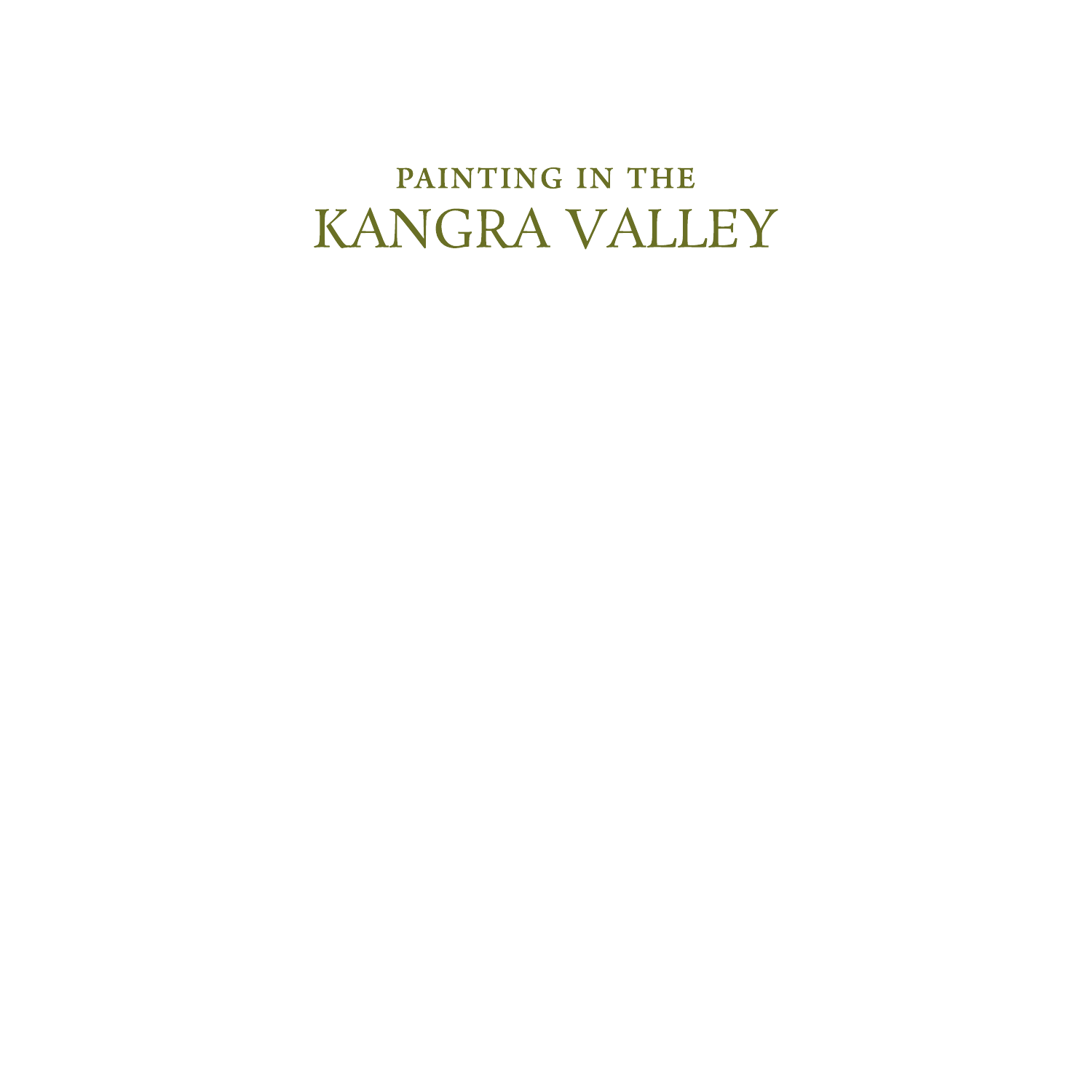

*Blindman's buff*, Guler, ca. 1750, Habighorst collection, Koblenz (Germany)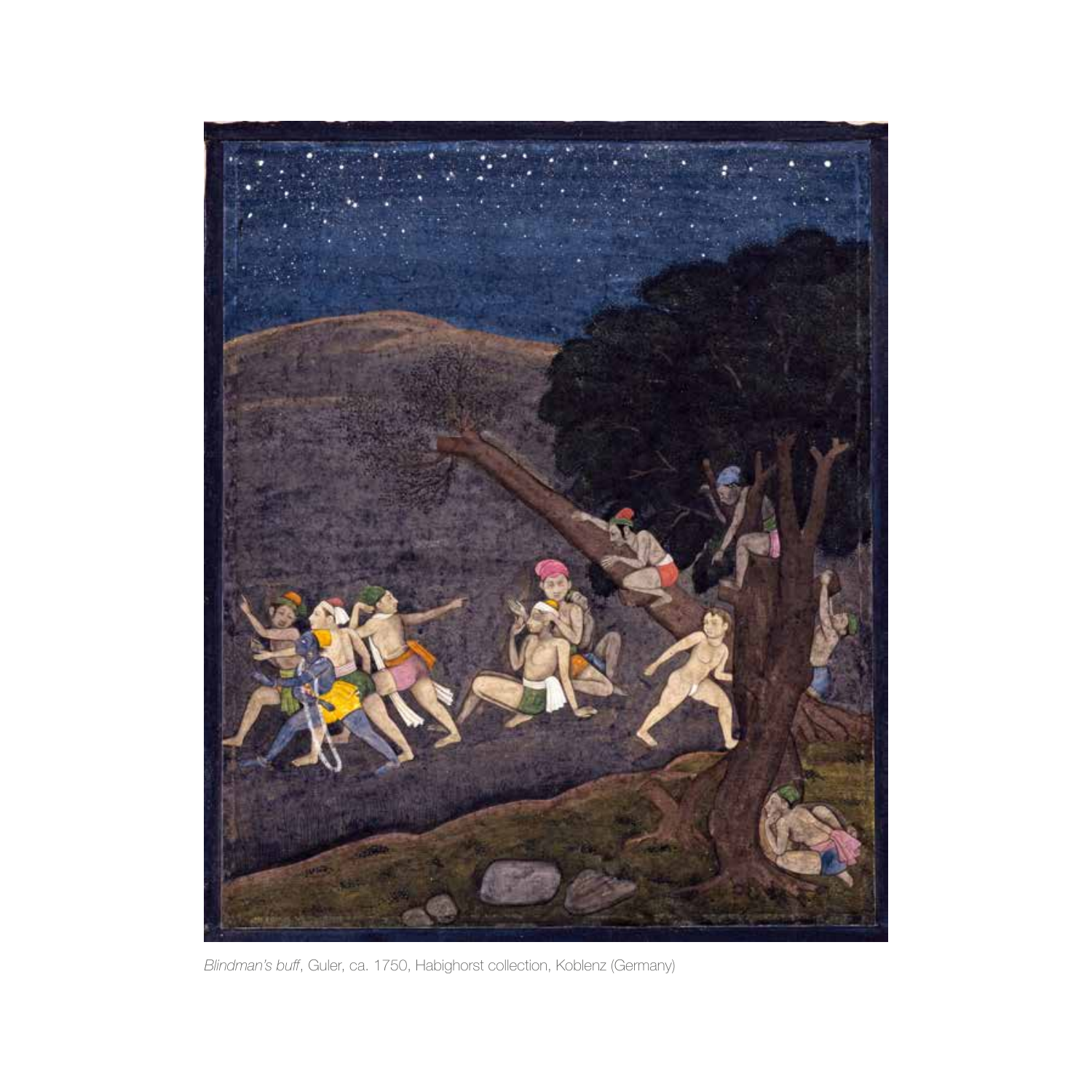# PAINTING IN THE KANGRA VALLEY

### **VIJAY SHARMA**

Foreword by J.P. LOSTY

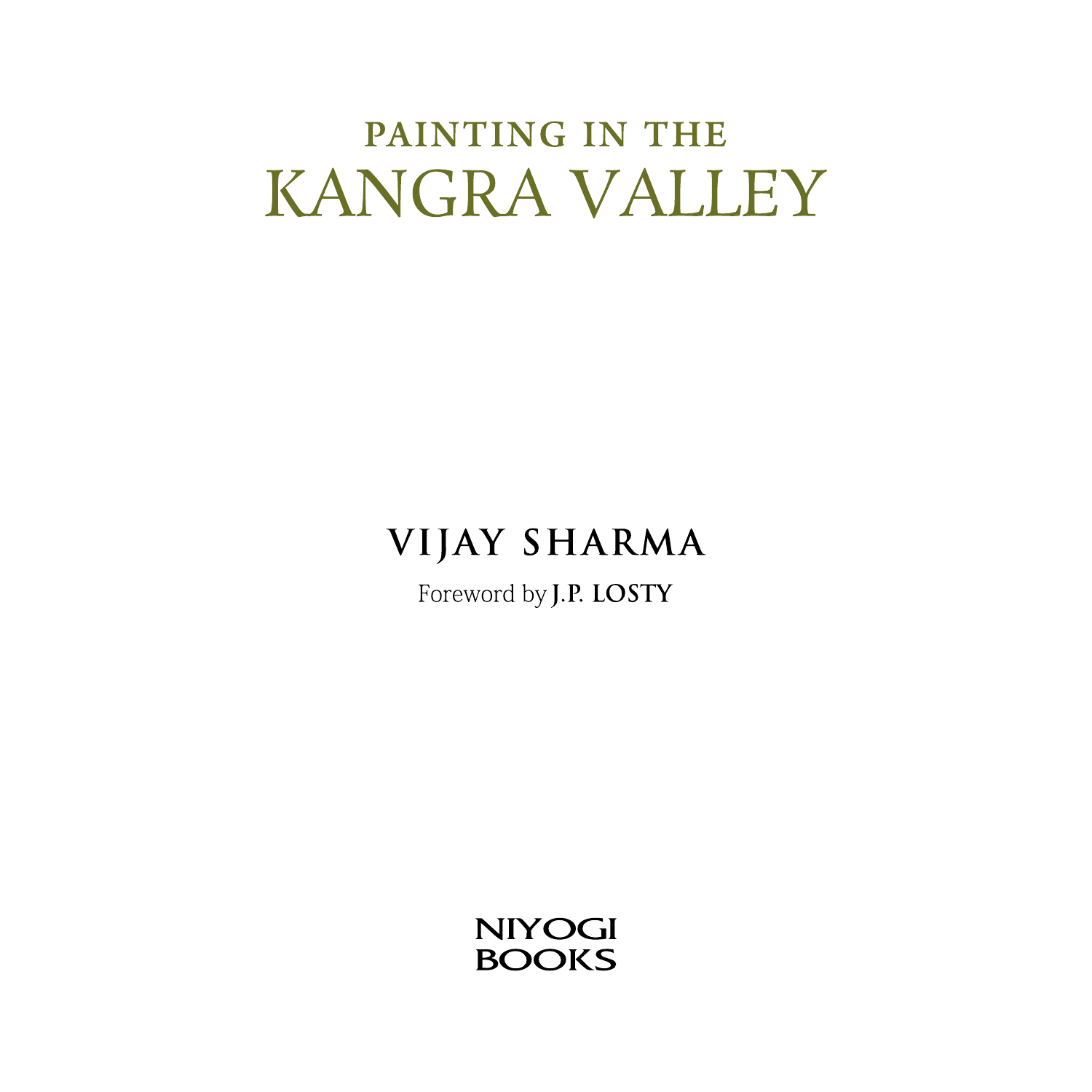Published by

#### **NIYOGI BOOKS**

Block D, Building No. 77, Okhla Industrial Area, Phase-I, New Delhi-110 020, INDIA Tel: 91-11-26816301, 26818960 Email: niyogibooks@gmail.com Website: www.niyogibooksindia.com

Text © Vijay Sharma Images © Vijay Sharma unless otherwise credited

Editor: Siddhartha Banerjee, Sukanya Sur Design: Shashi Bhushan Prasad

ISBN: 978-93-89136-65-4 Publication: 2020

All rights are reserved. No part of this publication may be reproduced or transmitted in any form or by any means, electronic or mechanical, including photocopying, recording or by any information storage and retrieval system without prior written permission and consent of the Publisher.

Printed at: Niyogi Offset Pvt. Ltd., New Delhi, India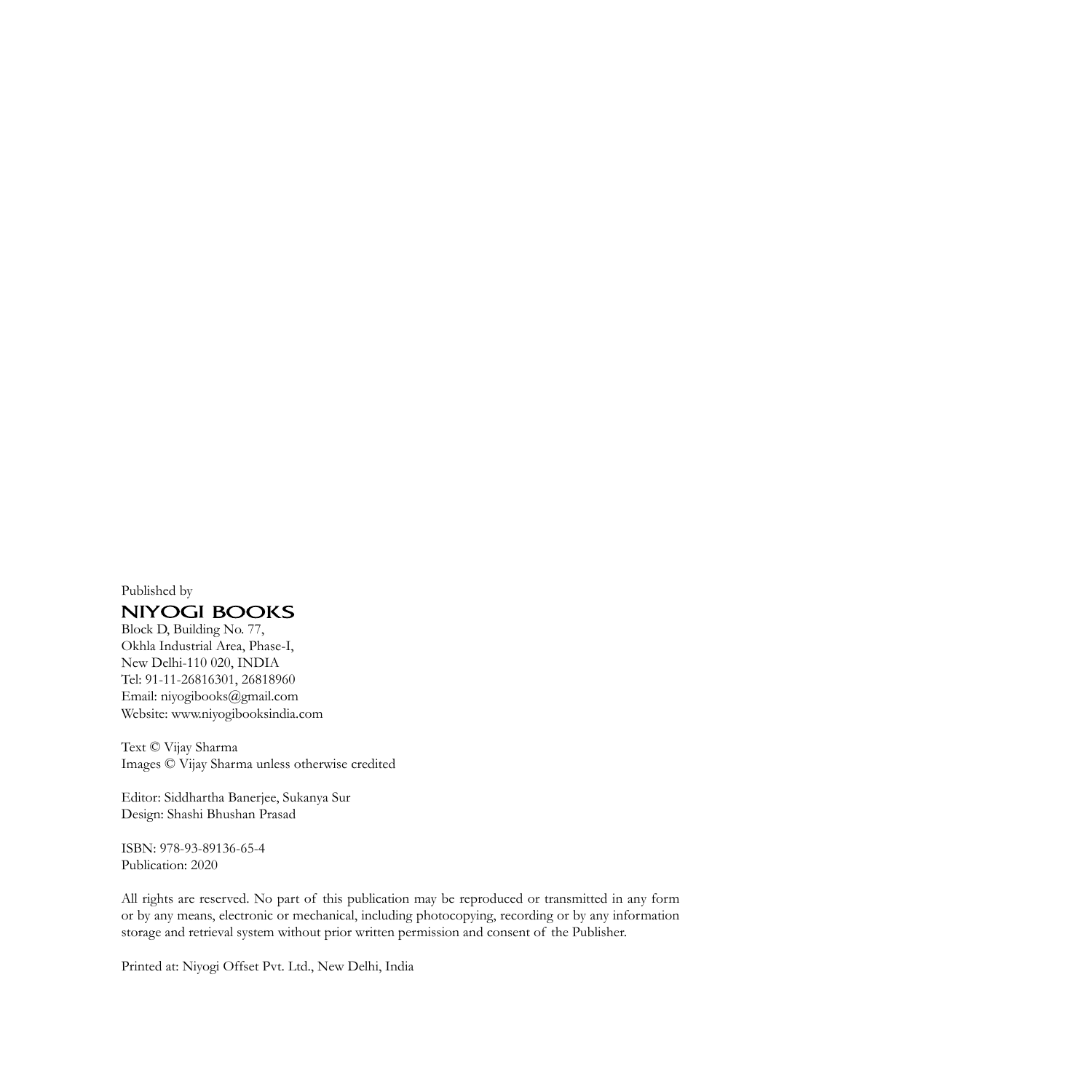*In fond memory of Dr Vishwa Chander Ohri, my mentor and guru, who inspired me throughout my research career*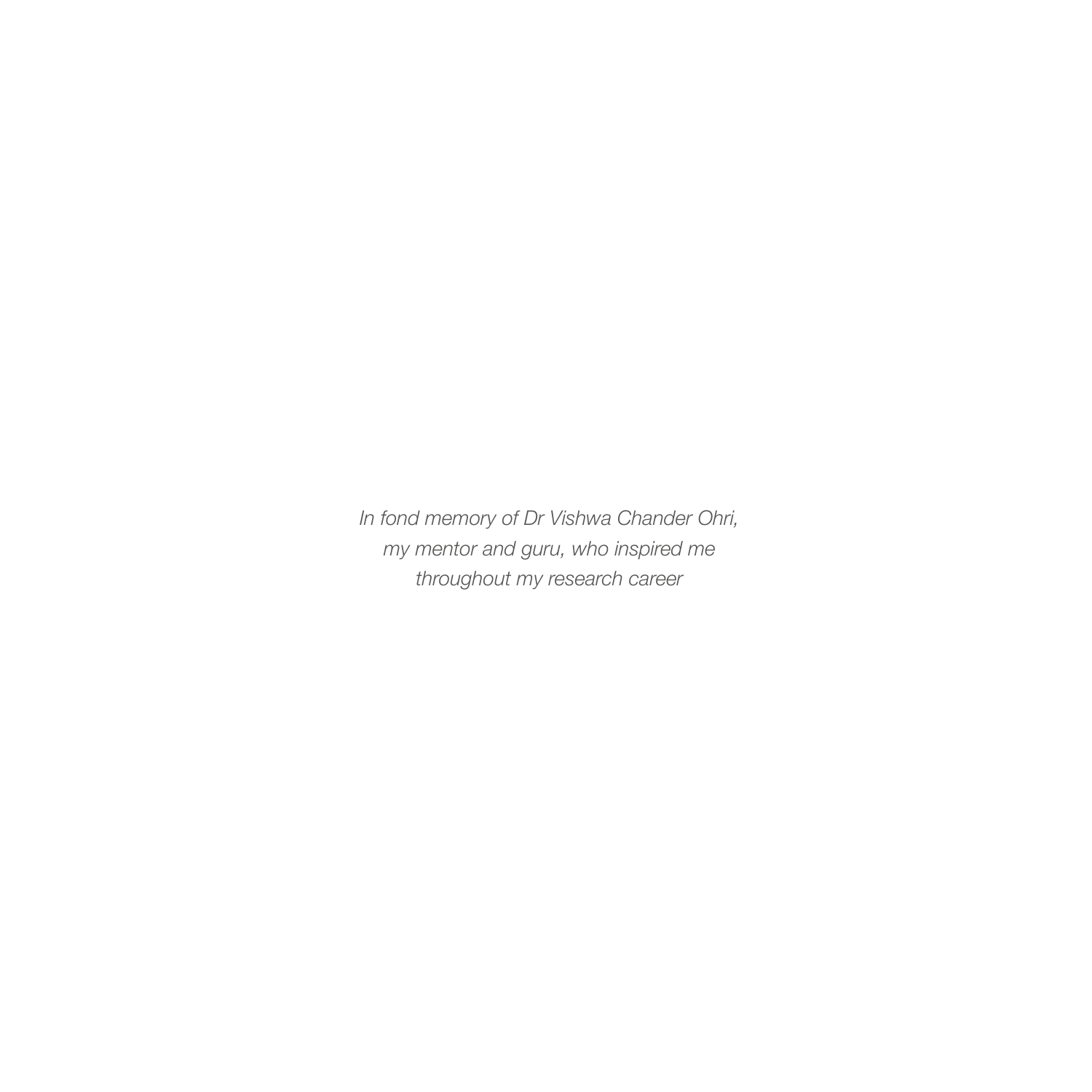

*Fluting Krishna*, folio from the *Bihari Satsai* series, Guler, ca.1775, Lahore Museum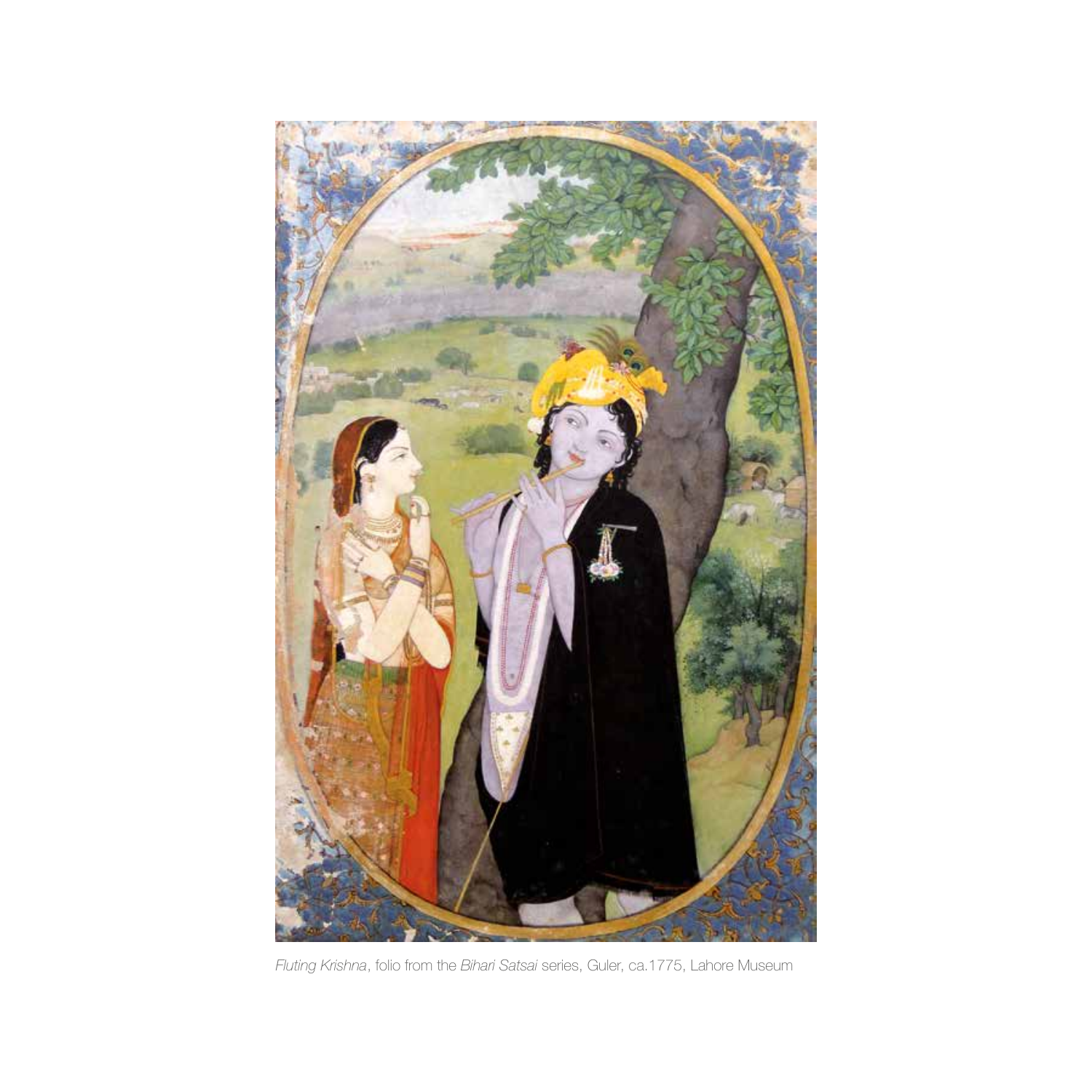### **CONTENTS**

| Foreword<br>by J.P. Losty                | 9   |
|------------------------------------------|-----|
| Preface                                  | 11  |
| Painting in the Kangra Valley            | 15  |
| Influences on Kangra Painting            | 35  |
| Painting in Guler                        | 63  |
| Painting in Kangra                       | 111 |
| Subject Matter of Guler-Kangra Painting  | 139 |
| Sringara: Love-poetry in Kangra Painting | 181 |
| Appendix                                 | 228 |
| <b>Acknowledgements</b>                  | 238 |
| Index                                    | 239 |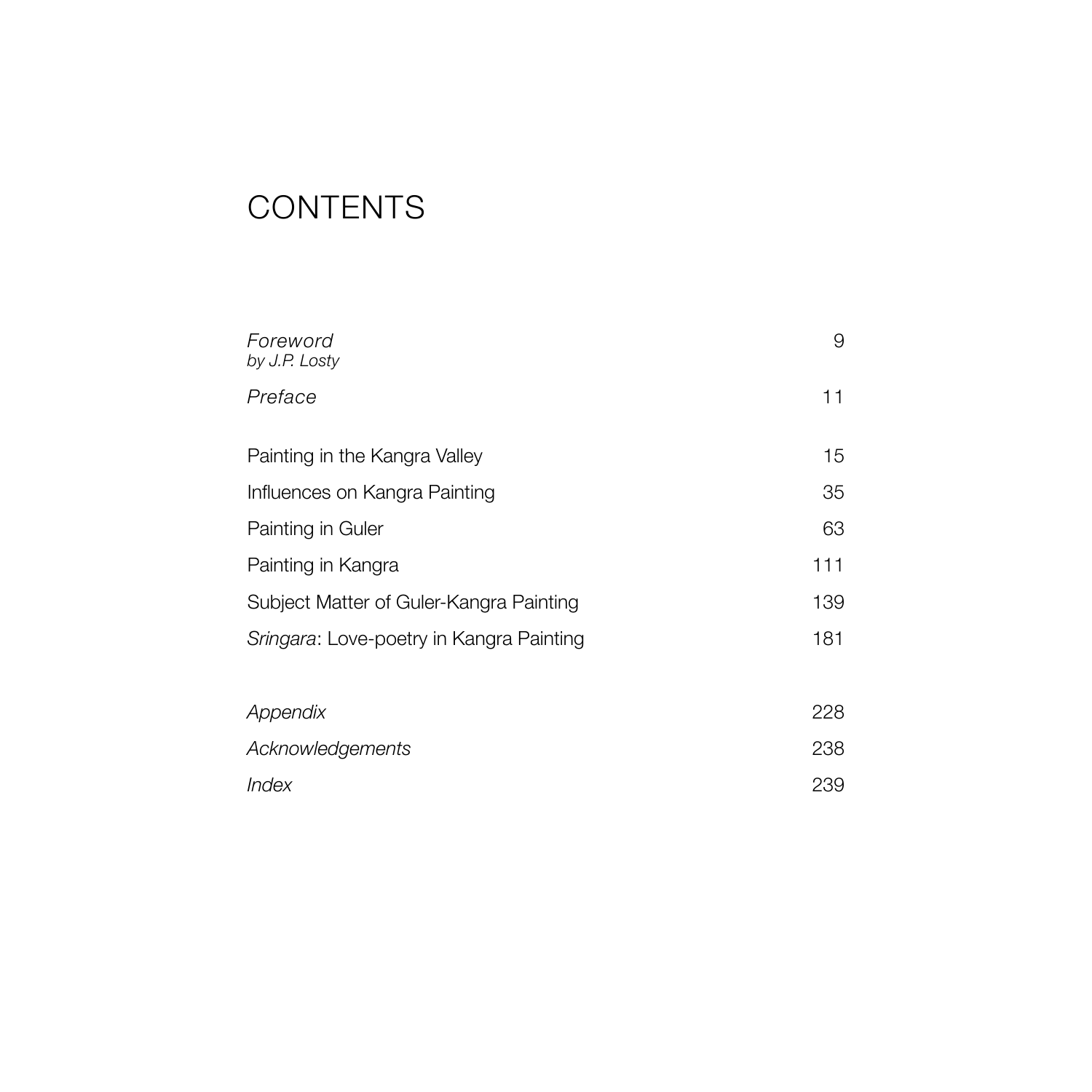

*A royal mistress listening to music, Guler, circa 1750.*  Government Museum and Art Gallery, Chandigarh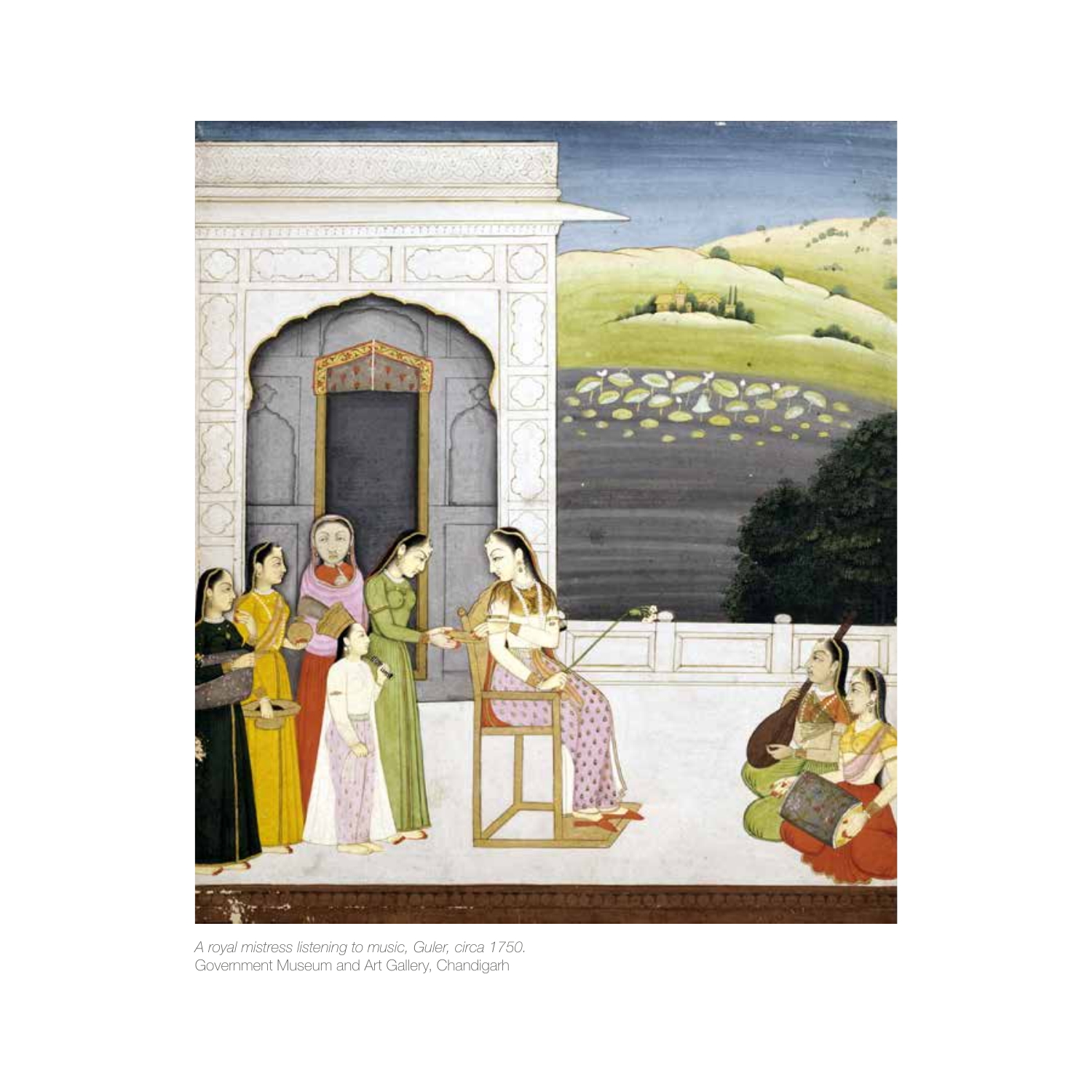### FOREWORD

#### by J.P. Losty

Vijay Sharma is a gifted artist specialising in creating paintings in the style of the major schools of Pahari painting—Guler, Kangra, Chamba, Mandi, and especially Basohli. He has amassed a wealth of knowledge about the techniques and subjects of Pahari miniature painting and brings his knowledge to bear in this survey of painting in Guler and Kangra. Artistic developments in Guler in the middle of the 18th century led to the flowering of one of the last great schools of miniature painting in India, one of India's greatest gifts to the world of art, and one that was for many years in the first half of the 20th century synonymous with Indian painting itself, of beautiful maidens and youths disporting themselves amid flowering glades in the verdant landscapes of the Kangra Valley.

Yet there is far more to the painting of this period than this superficial view, and the author here brings his literary knowledge to bear in unravelling the poetic background to these idealised images. Such knowledge is necessary for the better understanding of these beautiful paintings. The author takes the reader through the development of new painting modes in Guler and their spread to Kangra and then through the subjects of the paintings and their literary and indeed religious background.

All the schools of Pahari painting are bedevilled by scholarly controversies over artists and their schools and their dates and places of work, and Guler and Kangra are no exception. Not all will agree with the author's interpretation of how precisely Mughal painting influenced Manaku and Nainsukh in Guler, or where and for how long they and their six sons worked or when and how the focus of artistic activity shifted from Guler to Kangra. Yet whenever and wherever they were produced, the paintings from this group of artists and then their sons and grandsons are some of the most wonderful in the whole range of Indian art, and Vijay Sharma's analysis will help all to a better understanding of them.